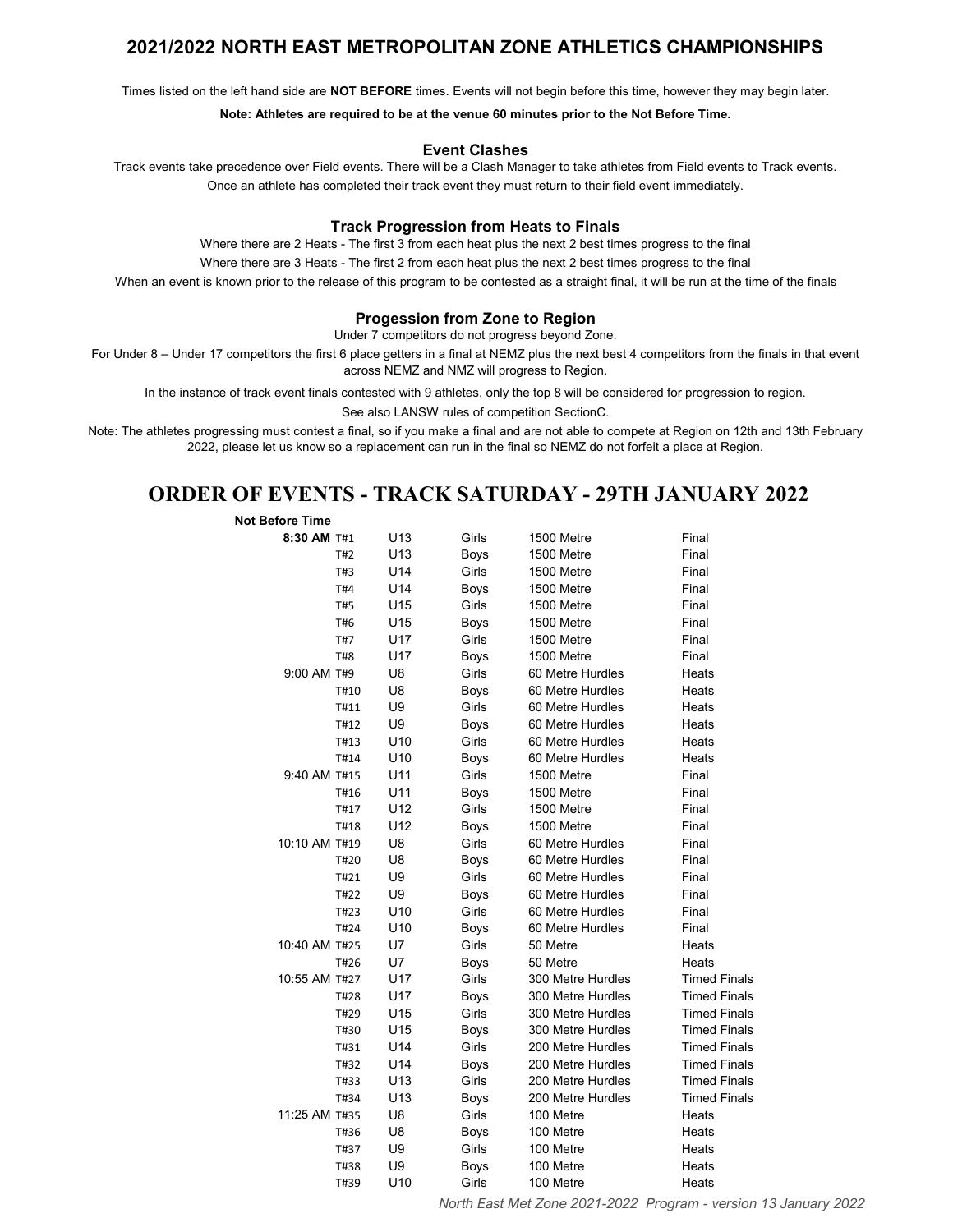|               | T#40  | U10             | Boys          | 100 Metre  | Heats                 |
|---------------|-------|-----------------|---------------|------------|-----------------------|
|               | T#41  | U7              | Girls         | 100 Metre  | Heats                 |
|               | T#42  | U7              | Boys          | 100 Metre  | Heats                 |
| 12:05 PM T#43 |       | U11             | Girls         | 100 Metre  | Heats                 |
|               | T#44  | U11             | Boys          | 100 Metre  | Heats                 |
|               | T#45  | U12             | Girls         | 100 Metre  | Heats                 |
|               | T#46  | U12             | Boys          | 100 Metre  | Heats                 |
|               | T#47  | U13             | Girls         | 100 Metre  | Heats                 |
|               | T#48  | U13             | Boys          | 100 Metre  | Heats                 |
| 12:40 PM T#49 |       | U14             | Girls         |            |                       |
|               |       |                 |               | 100 Metre  | Heats<br>Heats        |
|               | T#50  | U14             | Boys          | 100 Metre  |                       |
|               | T#51  | U15             | Girls         | 100 Metre  | Heats                 |
|               |       | U <sub>15</sub> | Boys          | 100 Metre  | no heats - see finals |
|               | T#52  | U17             | Girls         | 100 Metre  | Heats                 |
|               | T#53  | U17             | Boys          | 100 Metre  | Heats                 |
| 1:05 PM T#54  |       | U7              | Girls         | 50 Metre   | Final                 |
|               | T#55  | U7              | Boys          | 50 Metre   | Final                 |
| 1:15 PM T#56  |       | U8              | Girls         | 400 Metre  | <b>Timed Finals</b>   |
|               | T#57  | U8              | Boys          | 400 Metre  | <b>Timed Finals</b>   |
|               | T#58  | U9              | Girls         | 400 Metre  | <b>Timed Finals</b>   |
|               | T#59  | U9              | Boys          | 400 Metre  | <b>Timed Finals</b>   |
|               | T#60  | U <sub>10</sub> | Girls         | 400 Metre  | <b>Timed Finals</b>   |
|               | T#61  | U <sub>10</sub> | Boys          | 400 Metre  | <b>Timed Finals</b>   |
| 2:05 PM T#62  |       | U11             | Girls         | 400 Metre  | <b>Timed Finals</b>   |
|               | T#63  | U11             | Boys          | 400 Metre  | <b>Timed Finals</b>   |
|               | T#64  | U12             | Girls         | 400 Metre  | <b>Timed Finals</b>   |
|               | T#65  | U12             | Boys          | 400 Metre  | <b>Timed Finals</b>   |
|               | T#66  | U13             | Girls         | 400 Metre  | <b>Timed Finals</b>   |
|               | T#67  | U13             | Boys          | 400 Metre  | <b>Timed Finals</b>   |
| 2:50 PM T#68  |       | U14             | Girls         | 400 Metre  | <b>Timed Finals</b>   |
|               | T#69  | U14             | Boys          | 400 Metre  | <b>Timed Finals</b>   |
|               | T#70  | U15             | Girls         | 400 Metre  | <b>Timed Finals</b>   |
|               | T#71  | U15             | Boys          | 400 Metre  | <b>Timed Finals</b>   |
|               | T#72  | U17             | Girls         | 400 Metre  | <b>Timed Finals</b>   |
|               | T#73  | U17             | Boys          | 400 Metre  | <b>Timed Finals</b>   |
| 3:20 PM T#74  |       | U7              | Girls         | 100 Metre  | Final                 |
|               | T#75  | U7              | Boys          | 100 Metre  | Final                 |
|               | T#76  | U8              | Girls         | 100 Metre  | Final                 |
|               | T#77  | U8              |               | 100 Metre  | Final                 |
|               |       | U9              | Boys<br>Girls | 100 Metre  | Final                 |
|               | T#78  | U9              |               |            |                       |
|               | T#79  |                 | Boys          | 100 Metre  | Final                 |
|               | T#80  | U10             | Girls         | 100 Metre  | Final                 |
|               | T#81  | U10             | Boys          | 100 Metre  | Final                 |
|               | T#82  | U11             | Girls         | 100 Metre  | Final                 |
|               | T#83  | U11             | Boys          | 100 Metre  | Final                 |
| 3:40 PM T#84  |       | U12             | Girls         | 100 Metre  | Final                 |
|               | T#85  | U12             | Boys          | 100 Metre  | Final                 |
|               | T#86  | U13             | Girls         | 100 Metre  | Final                 |
|               | T#87  | U13             | <b>Boys</b>   | 100 Metre  | Final                 |
|               | T#88  | U14             | Girls         | 100 Metre  | Final                 |
|               | T#89  | U14             | Boys          | 100 Metre  | Final                 |
|               | T#90  | U15             | Girls         | 100 Metre  | Final                 |
|               | T#91  | U15             | Boys          | 100 Metre  | Final                 |
|               | T#92  | U17             | Girls         | 100 Metre  | Final                 |
|               | T#93  | U17             | Boys          | 100 Metre  | Final                 |
| 4:05 PM T#94  |       | U13             | Girls         | 3000 Metre | Final                 |
|               | T#95  | U13             | Boys          | 3000 Metre | Final                 |
|               | T#96  | U14             | Girls         | 3000 Metre | Final                 |
|               | T#97  | U14             | Boys          | 3000 Metre | Final                 |
|               | T#98  | U15             | Girls         | 3000 Metre | Final                 |
|               | T#99  | U15             | Boys          | 3000 Metre | Final                 |
|               | T#100 | U17             | Girls         | 3000 Metre | Final                 |
|               | T#101 | U17             | Boys          | 3000 Metre | Final                 |
|               |       |                 |               |            |                       |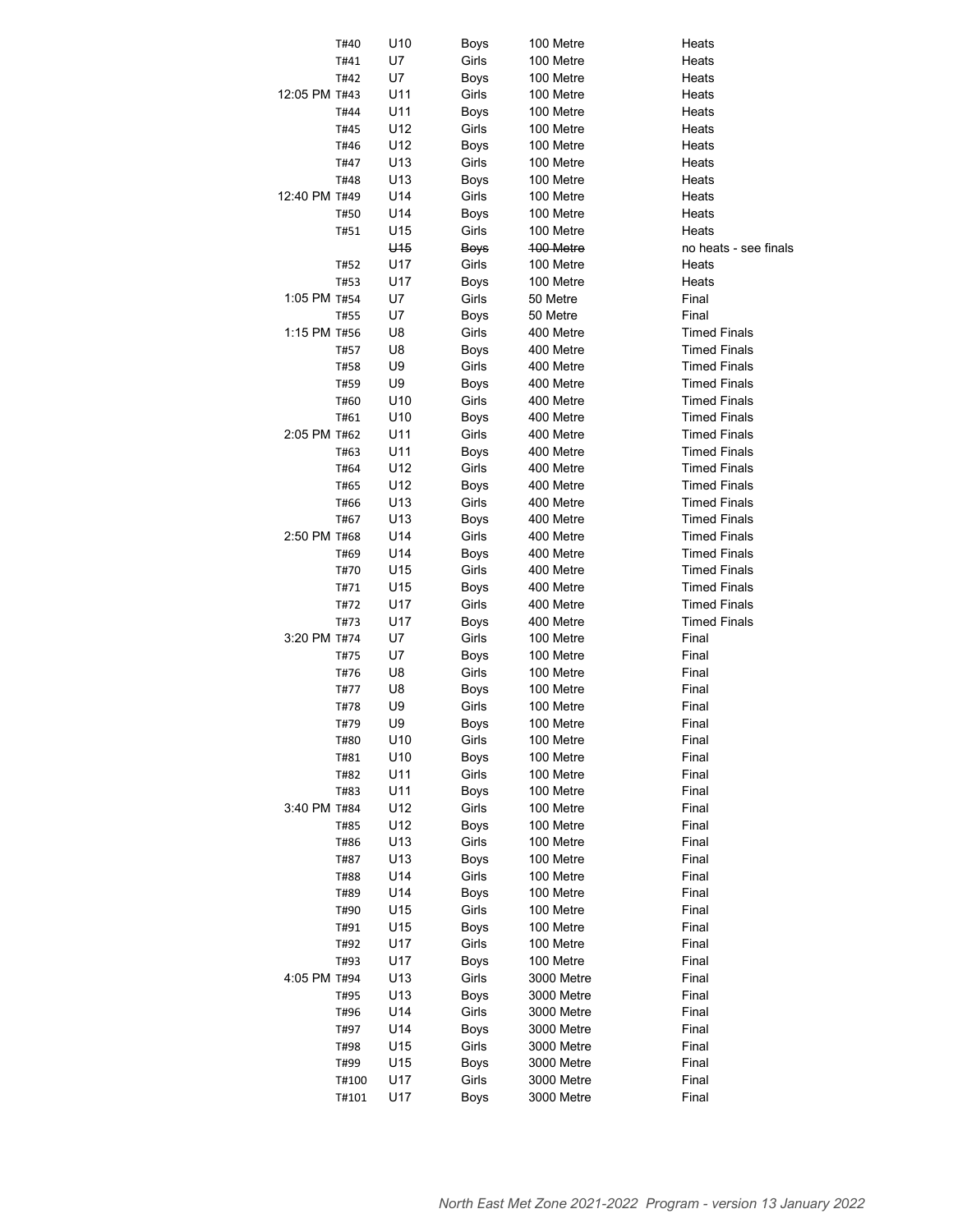## ORDER OF EVENTS - TRACK SUNDAY 30th JANUARY 2022

| <b>Not Before Time</b> |       |                 |               |                                      |                       |
|------------------------|-------|-----------------|---------------|--------------------------------------|-----------------------|
| 8:30 AM T#102          |       | U9              | Girls         | 800 Metre                            | Final                 |
|                        | T#103 | U9              | Boys          | 800 Metre                            | Final                 |
|                        | T#104 | U10             | Girls         | 800 Metre                            | Final                 |
|                        | T#105 | U10             | Boys          | 800 Metre                            | Final                 |
|                        | T#106 | U11             | Girls         | 800 Metre                            | Final                 |
|                        | T#107 | U11             | Boys          | 800 Metre                            | Final                 |
|                        | T#108 | U12             | Girls         | 800 Metre                            | Final                 |
|                        | T#109 | U12             | Boys          | 800 Metre                            | Final                 |
| 9:15 AM T#110          |       | U <sub>13</sub> | Girls         | 800 Metre                            | Final                 |
|                        | T#111 | U <sub>13</sub> | Boys          | 800 Metre                            | Final                 |
|                        | T#112 | U14             | Girls         | 800 Metre                            | Final                 |
|                        | T#113 | U14             | Boys          | 800 Metre                            | Final                 |
|                        | T#114 | U <sub>15</sub> | Girls         | 800 Metre                            | Final                 |
|                        | T#115 | U <sub>15</sub> | Boys          | 800 Metre                            | Final                 |
|                        | T#116 | U17             | Girls         | 800 Metre                            | Final                 |
|                        | T#117 | U17             | Boys          | 800 Metre                            | Final                 |
| 10:05 AM T#118         |       | U9 - U12        | Girls         | 4 x 100m Relay                       | Final                 |
|                        | T#119 | U9 - U12        | Boys          | 4 x 100m Relay                       | Final                 |
|                        | T#120 | U13-U17         | Girls         | 4 x 100m Relay                       | Final                 |
|                        | T#121 | U13-U17         | Boys          | 4 x 100m Relay                       | Final                 |
| 10:20 AM T#122         |       | U8              | Girls         | 700 Metre                            | Final                 |
|                        | T#123 | U8              | Boys          | 700 Metre                            | Final                 |
|                        | T#124 | U7              | Girls         | 500 Metre                            | Final                 |
|                        | T#125 | U7              | Boys          | 500 Metre                            | Final                 |
| 10:50 AM T#126         |       | U <sub>10</sub> | Girls         | 70 Metre                             | Heats                 |
|                        | T#127 | U10             | Boys          | 70 Metre                             | Heats                 |
|                        | T#128 | U9              | Girls         | 70 Metre                             | Heats                 |
|                        | T#129 | U9              | Boys          | 70 Metre                             | Heats                 |
| 11:10 AM T#130         |       | U8              | Girls         | 70 Metre                             | Heats                 |
|                        | T#131 | U8              | Boys          | 70 Metre                             | Heats                 |
|                        | T#132 | U7              | Girls         | 70 Metre                             | Heats                 |
|                        | T#133 | U7              | Boys          | 70 Metre                             | Heats                 |
| 11:35 AM T#134         |       | U11             | Girls         | 80 Metre Hurdles                     | Heats                 |
|                        | T#135 | U11<br>U12      | Boys<br>Girls | 80 Metre Hurdles<br>80 Metre Hurdles | Heats<br>Heats        |
|                        | T#136 | U <sub>12</sub> | <b>Boys</b>   | 80 Metre Hurdles                     | no heats - see Finals |
|                        |       | U <sub>13</sub> | Girls         | 80 Metre Hurdles                     | no heats - see Finals |
|                        |       | U <sub>13</sub> | <b>Boys</b>   | 80 Metre Hurdles                     | no heats - see Finals |
|                        |       | U <sub>14</sub> | Girls         | 80 Metre Hurdles                     | no heats - see Finals |
|                        |       | U <sub>14</sub> | <b>Boys</b>   | <del>90 Metre Hurdles</del>          | no heats - see Finals |
|                        |       | $U$ 15          | Girls         | <del>90 Metre Hurdles</del>          | no heats - see Finals |
|                        |       | U15             | <b>Boys</b>   | 100 Metre Hurdles                    | no heats - see Finals |
|                        |       | U <sub>17</sub> | Girls         | <b>100 Metre Hurdles</b>             | no heats - see Finals |
|                        |       | U <sub>17</sub> | <b>Boys</b>   | <b>110 Metre Hurdles</b>             | no heats - see Finals |
| 12:00 PM T#137         |       | U10             | Girls         | 70 Metre                             | Final                 |
|                        | T#138 | U10             | Boys          | 70 Metre                             | Final                 |
|                        | T#139 | U9              | Girls         | 70 Metre                             | Final                 |
|                        | T#140 | U9              | Boys          | 70 Metre                             | Final                 |
|                        | T#141 | U8              | Girls         | 70 Metre                             | Final                 |
|                        | T#142 | U8              | Boys          | 70 Metre                             | Final                 |
|                        | T#143 | U7              | Girls         | 70 Metre                             | Final                 |
|                        | T#144 | U7              | Boys          | 70 Metre                             | Final                 |
| 12:20 PM T#145         |       | U11             | Girls         | 80 Metre Hurdles                     | Final                 |
|                        | T#146 | U11             | Boys          | 80 Metre Hurdles                     | Final                 |
|                        | T#147 | U12             | Girls         | 80 Metre Hurdles                     | Final                 |
|                        | T#148 | U12             | Boys          | 80 Metre Hurdles                     | Final                 |
|                        | T#149 | U <sub>13</sub> | Girls         | 80 Metre Hurdles                     | Final                 |
|                        | T#150 | U13             | Boys          | 80 Metre Hurdles                     | Final                 |
|                        | T#151 | U14             | Girls         | 80 Metre Hurdles                     | Final                 |
| 12:55 PM T#152         |       | U14             | Boys          | 90 Metre Hurdles                     | Final                 |
|                        | T#153 | U15             | Girls         | 90 Metre Hurdles                     | Final                 |
|                        | T#154 | U15             | Boys          | 100 Metre Hurdles                    | Final                 |
|                        | T#155 | U17             | Girls         | 100 Metre Hurdles                    | Final                 |

North East Met Zone 2021-2022 Program - version 13 January 2022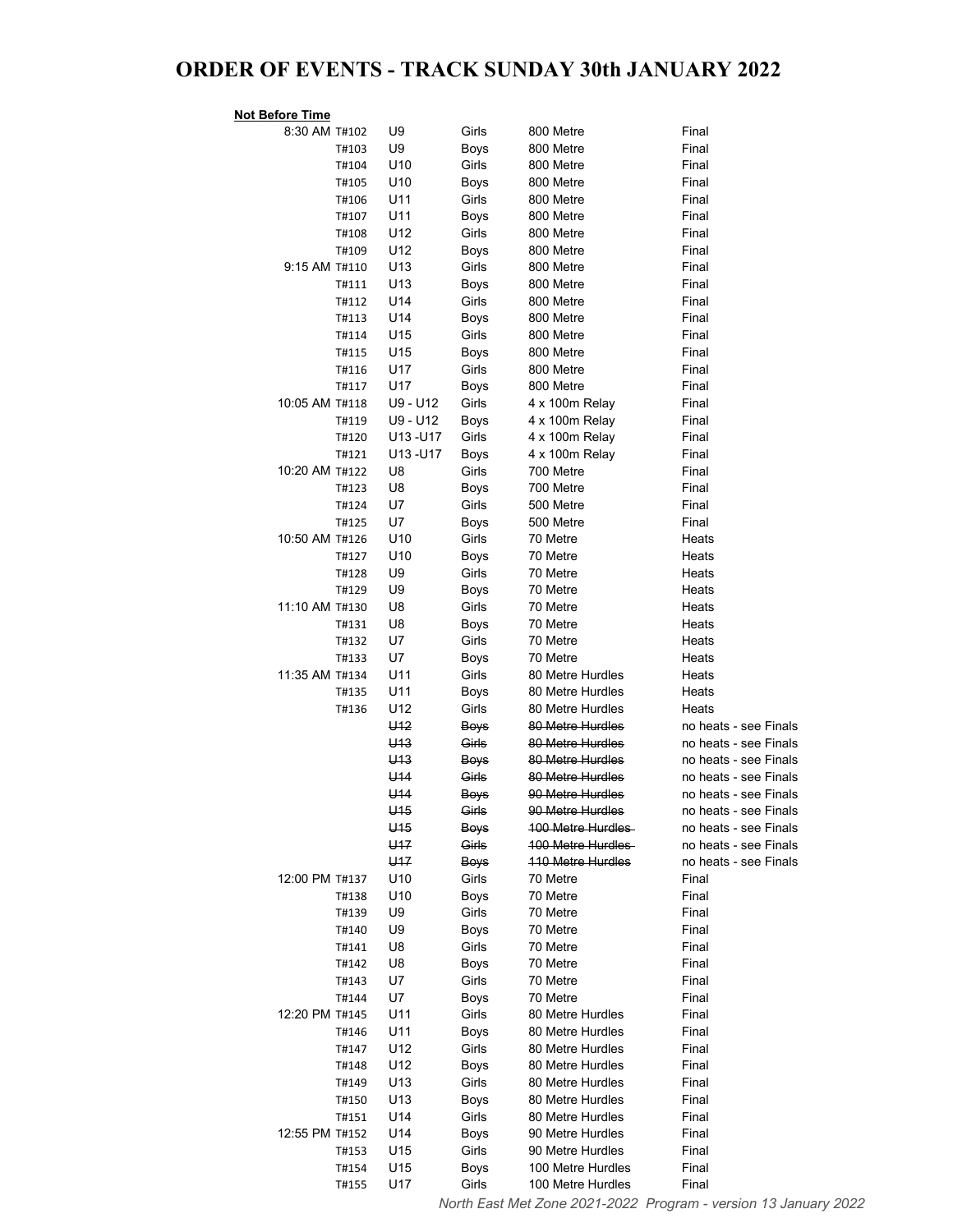|               | T#156 | U17             | Boys        | 110 Metre Hurdles | Final                 |
|---------------|-------|-----------------|-------------|-------------------|-----------------------|
| 1:20 PM T#157 |       | U7              | Girls       | 200 Metre         | Heats                 |
|               | T#158 | U7              | Boys        | 200 Metre         | Heats                 |
|               | T#159 | U8              | Girls       | 200 Metre         | Heats                 |
|               | T#160 | U8              | <b>Boys</b> | 200 Metre         | Heats                 |
|               | T#161 | U9              | Girls       | 200 Metre         | Heats                 |
|               | T#162 | U9              | Boys        | 200 Metre         | Heats                 |
| 1:40 PM T#163 |       | U <sub>10</sub> | Girls       | 200 Metre         | Heats                 |
|               | T#164 | U <sub>10</sub> | Boys        | 200 Metre         | Heats                 |
|               | T#165 | U11             | Girls       | 200 Metre         | Heats                 |
|               | T#166 | U11             | Boys        | 200 Metre         | Heats                 |
|               | T#167 | U12             | Girls       | 200 Metre         | Heats                 |
|               | T#168 | U12             | Boys        | 200 Metre         | Heats                 |
|               | T#169 | U13             | Girls       | 200 Metre         | Heats                 |
|               |       | U13             |             | 200 Metre         | Heats                 |
| 2:20 PM T#171 | T#170 |                 | Boys        |                   |                       |
|               |       | U14             | Girls       | 200 Metre         | Heats                 |
|               | T#172 | U14             | Boys        | 200 Metre         | Heats                 |
|               | T#173 | U15             | Girls       | 200 Metre         | Heats                 |
|               |       | U <sub>15</sub> | <b>Boys</b> | 200 Metre         | no heats - see Finals |
|               | T#174 | U17             | Girls       | 200 Metre         | Heats                 |
|               | T#175 | U17             | Boys        | 200 Metre         | Heats                 |
| 2:45 PM T#176 |       | U7              | Girls       | 200 Metre         | Final                 |
|               | T#177 | U7              | Boys        | 200 Metre         | Final                 |
|               | T#178 | U8              | Girls       | 200 Metre         | Final                 |
|               | T#179 | U8              | Boys        | 200 Metre         | Final                 |
|               | T#180 | U9              | Girls       | 200 Metre         | Final                 |
|               | T#181 | U9              | Boys        | 200 Metre         | Final                 |
|               | T#182 | U10             | Girls       | 200 Metre         | Final                 |
|               | T#183 | U10             | Boys        | 200 Metre         | Final                 |
|               | T#184 | U11             | Girls       | 200 Metre         | Final                 |
|               | T#185 | U11             | Boys        | 200 Metre         | Final                 |
| 3:05 PM T#186 |       | U12             | Girls       | 200 Metre         | Final                 |
|               | T#187 | U12             | Boys        | 200 Metre         | Final                 |
|               | T#188 | U13             | Girls       | 200 Metre         | Final                 |
|               | T#189 | U13             | Boys        | 200 Metre         | Final                 |
|               | T#190 | U14             | Girls       | 200 Metre         | Final                 |
|               | T#191 | U14             | Boys        | 200 Metre         | Final                 |
|               | T#192 | U15             | Girls       | 200 Metre         | Final                 |
|               | T#193 | U15             | Boys        | 200 Metre         | Final                 |
|               | T#194 | U17             | Girls       | 200 Metre         | Final                 |
|               | T#195 | U17             | Boys        | 200 Metre         | Final                 |
| 3:30 PM T#196 |       | U9              | Girls       | 700 Metre Walk    | Final                 |
|               | T#197 | U9              | Boys        | 700 Metre Walk    | Final                 |
|               | T#198 | U10             | Girls       | 1100 Metre Walk   | Final                 |
|               | T#199 | U10             | Boys        | 1100 Metre Walk   | Final                 |
|               | T#200 | U11             | Girls       | 1100 Metre Walk   | Final                 |
|               | T#201 | U11             | Boys        | 1100 Metre Walk   | Final                 |
| 4:25 PM T#202 |       | U12             | Girls       | 1500 Metre Walk   | Final                 |
|               | T#203 | U12             | Boys        | 1500 Metre Walk   | Final                 |
|               | T#204 | U13             | Girls       | 1500 Metre Walk   | Final                 |
|               | T#205 | U13             | Boys        | 1500 Metre Walk   | Final                 |
|               | T#206 | U14             | Girls       | 1500 Metre Walk   | Final                 |
|               | T#207 | U14             | Boys        | 1500 Metre Walk   | Final                 |
|               | T#208 | U15             | Girls       | 1500 Metre Walk   | Final                 |
|               | T#209 | U15             | Boys        | 1500 Metre Walk   | Final                 |
|               | T#210 | U17             | Girls       | 1500 Metre Walk   | Final                 |
|               | T#211 | U17             | Boys        | 1500 Metre Walk   | Final                 |
|               |       |                 |             |                   |                       |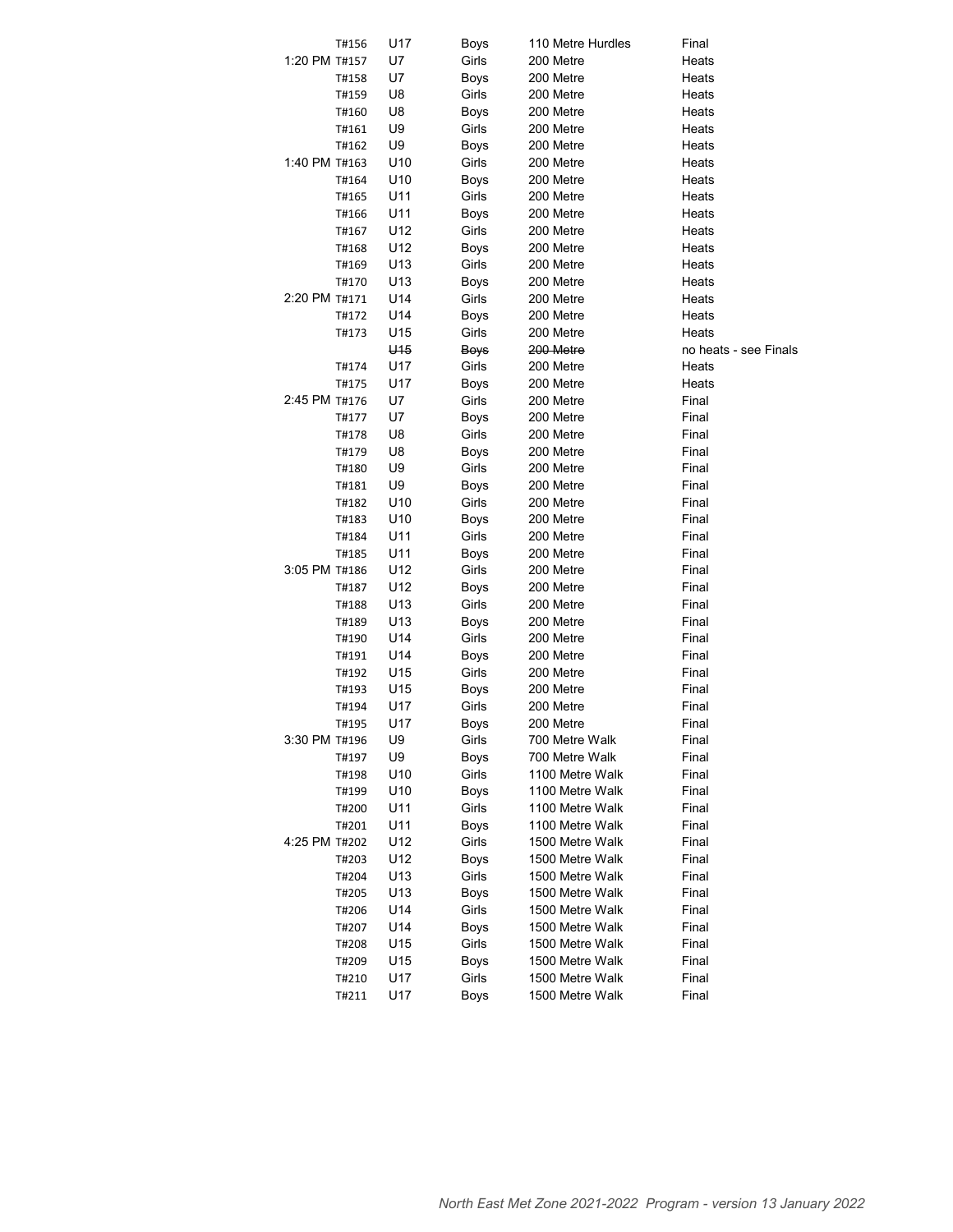# 2021/2022 North East Metropolitan Zone Athletics Championships

|             |            |                                      | Order of Events - Saturday Field 29/1/22 |               |                             |
|-------------|------------|--------------------------------------|------------------------------------------|---------------|-----------------------------|
| 8:30 AM     | F#1 Boys   | U11 Javelin (400g)                   | 11:30 AM                                 | F#26 Boys     | U12 Long Jump LJ2           |
| 8:30 AM     | F#2 Girls  | U15 Triple Jump                      | 11:30 AM                                 | F#27 Boys     | U10 Shot Put (2kg) SP1      |
| 8:30 AM     | F#3 Boys   | U12 Discus (750g) 1                  | 11:30 AM                                 | F#28 Girls    | U12 Shot Put (2kg) SP2      |
| 8:30 AM     | F#4 Boys   | U9 Discus (500g) 2                   | 12:15 PM                                 | F#29 Boys     | U15 Javelin (700g)          |
| 8:30 AM     | F#5 Girls  | U13 Long Jump LJ1                    | 12:15 PM                                 | F#30 Girls    | U17 Triple Jump             |
| 8:30 AM     | F#6 Boys   | U15 Long Jump LJ2                    | 12:30 PM                                 | F#31 Girls    | U13 High Jump 1 (S/H 1.15m) |
| 8:30 AM     | F#7 Girls  | U11 Shot Put (2kg) SP1               | 12:30 PM                                 | F#32 Girls    | U11 High Jump 2 (S/H 1.00m) |
| 8:30 AM     | F#8 Boys   | U17 Shot Put (5kg) SP2               | 1:00 PM                                  | F#33 Boys     | U14 Discus (1kg) 1          |
| 8:30 AM     | F#9 Boys   | U10 High Jump 1 scissors (S/H 0.95m) | 1:00 PM                                  | F#34 Boys     | U11 Discus (500g) 2         |
| 8:30 AM     | F#10 Girls | U12 High Jump 2 (S/H 1.10m)          | 1:00 PM                                  | F#35 Girls    | U8 Long Jump LJ1            |
| 9:45 AM     | F#11 Boys  | U13 Javelin (600g)                   | 1:00 PM                                  | F#36 Girls    | U10 Long Jump LJ2           |
| 9:45 AM     | F#12 Boys  | U14 Triple Jump                      | 1:00 PM                                  | F#37 Girls    | U9 Shot Put (2kg) SP1       |
| 10:00 AM    | F#13 Girls | U17 Discus (1kg) 1                   | 1:00 PM                                  | F#38 Girls    | U14 Shot Put (3kg) SP2      |
| 10:00 AM    | F#14 Girls | U10 Discus (500g) 2                  | 1:30 PM                                  | F#39 Boys     | U17 Javelin (700g)          |
| 10:00 AM    | F#15 Boys  | U11 Long Jump LJ1                    | 1:30 PM                                  | F#40 Girls    | U12 Triple Jump             |
| 10:00 AM    | F#16 Boys  | U17 Long Jump LJ2                    | 2:30 PM                                  | F#41 Boys     | U13 Discus (750g) 1         |
| 10:00 AM    | F#17 Boys  | U8 Shot Put (1.5kg) SP1              | 2:30 PM                                  | F#42 Girls    | U15 Discus (1kg) 2          |
| 10:00 AM    | F#18 Boys  | U7 Shot Put (1kg) SP2                | 2:30 PM                                  | F#43 Boys     | U8 Long Jump LJ1            |
| 10:30 AM    | F#19 Girls | U9 High Jump 1 scissors (S/H 0.80m)  | 2:30 PM                                  | F#44 Girls    | U14 Long Jump LJ2           |
| 10:30 AM    | F#20 Girls | U15 High Jump 2 (S/H 1.20m)          | 2:30 PM                                  | F#45 Girls    | U13 Shot Put (3kg) SP1      |
| 11:00 AM    | F#21 Girls | U14 Javelin (400g)                   | 2:30 PM                                  | F#46 Boys     | U15 Shot Put (4kg) SP2      |
| 11:00 AM    | F#22 Boys  | U13 Triple Jump                      | 2:30 PM                                  | F#47 Girls    | U17 High Jump 1 (S/H 1.25m) |
| 11:30 AM    | F#23 Girls | U8 Discus (500g) 1                   | 2:30 PM                                  | F#48 Boys     | U14 High Jump 2 (S/H 1.25m) |
| 11:30 AM    | F#24 Girls | U7 Discus (350g) 2                   | 2:45 PM                                  | F#49 Boys     | U12 Javelin (400g)          |
| 11:30 AM    | F#25 Boys  | U9 Long Jump LJ1                     | 2:45 PM                                  | F#50 Girls    | U11 Triple Jump             |
| High Jump   | Long Jump  | <b>Triple Jump</b>                   | <b>Shot Put</b>                          | <b>Discus</b> | Javelin                     |
| <b>U10B</b> | * U13G     | * U15G                               | * U11G                                   | * U12B        | * U11B                      |

|             | <u>_______</u> |        |        | <u>.</u><br>- - - - - - | - - - - - - - |  |
|-------------|----------------|--------|--------|-------------------------|---------------|--|
| * U10B      | * U13G         | * U15G | * U11G | * U12B                  | $*$ U11B      |  |
| * U12G      | * U15B         | U14B   | * U17B | * U9B                   | U13B          |  |
| U9G         | U11B           | U13B   | U8B    | <b>U17G</b>             | U14G          |  |
| <b>U15G</b> | <b>U17B</b>    | U17G   | U7B    | U10G                    | U15B          |  |
| U13G        | U9B            | U12G   |        | U8G<br><b>U10B</b>      | U17B          |  |
| <b>U11G</b> | U12B           | U11G   |        | U7G<br>U12G             | U12B          |  |
| <b>U17G</b> | U8G            |        | U9G    | U14B                    |               |  |
| U14B        | U10G           |        |        | U14G<br>U11B            |               |  |
|             | U8B            |        |        | U13G<br>U13B            |               |  |
|             | U14G           |        |        | U15G<br>U15B            |               |  |
|             |                |        |        |                         |               |  |

All events marked with \* will be the first field event of the day. For these events each day athletes will proceed directly to their event for marshalling at the competition area.

All Competitors in all these events should be ready by 8:10am for the first call.

For all other field event marshalling competitors must make their way to the designated field marshalling area located behind the 100m starting point on the front track.

Athletes need to arrive at the ground at least 60 minutes prior to the "Not Before" Start time listed for their event.

Times Listed are NOT BEFORE times - Events will not begin before this time but may start after this time